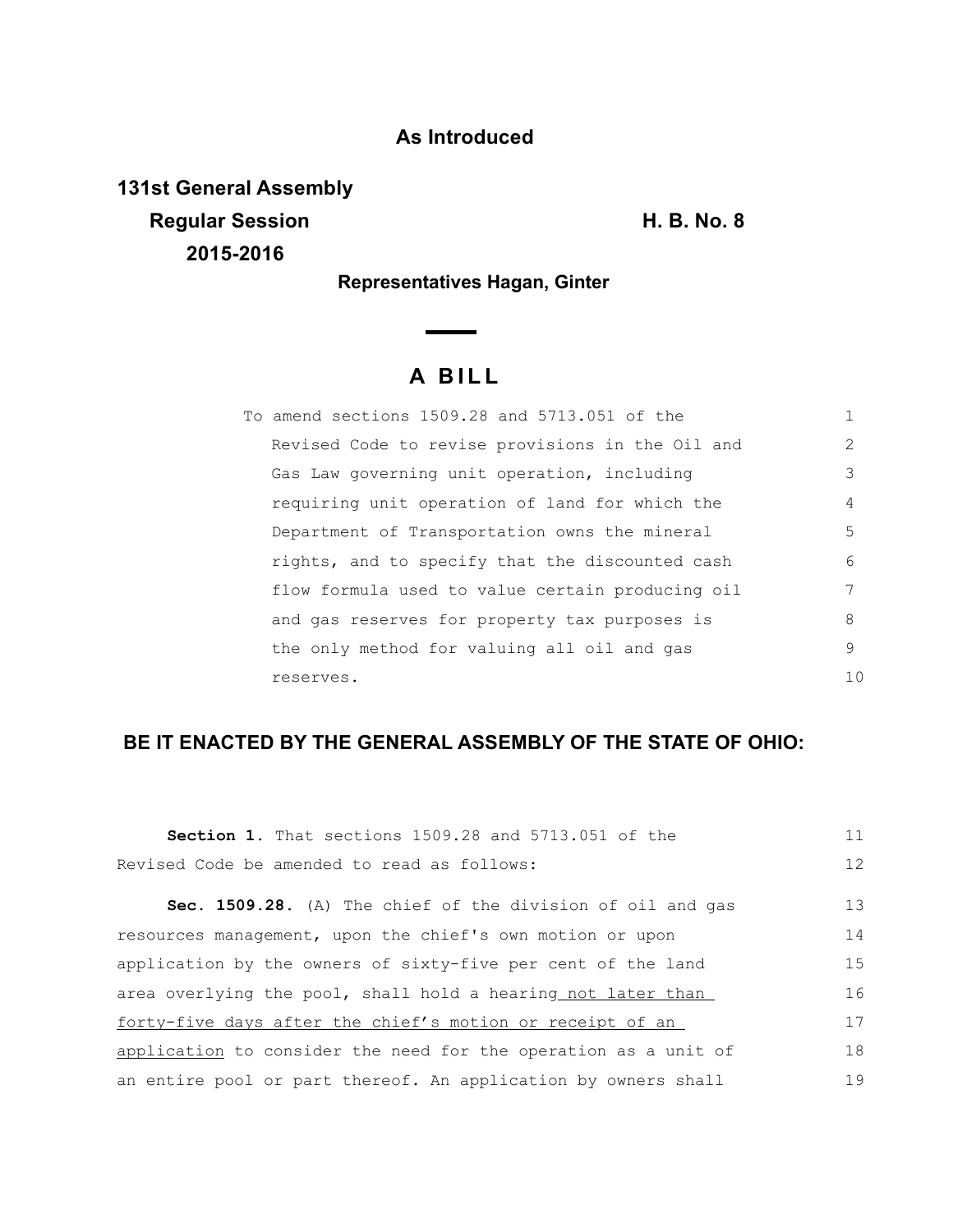#### **H. B. No. 8 Page 2 As Introduced**

be accompanied by a nonrefundable fee of ten thousand dollars and by such information as the chief may request. The chief shall make an order providing for the unit operation of a pool or part thereof not later than thirty days after the date of the hearing if the chief finds that such operation is reasonably necessary to increase substantially the ultimate recovery of oil and gas, and the value of the estimated additional recovery of oil or gas exceeds the estimated additional cost incident to conducting the operation. The order shall be upon terms and conditions that are just and reasonable and shall prescribe a plan for unit operations that shall include: (1) A description of the unitized area, termed the unit area; (2) A statement of the nature of the operations contemplated; (3) An allocation to the separately owned tracts in the unit area of all the oil and gas that is produced from the unit area and is saved, being the production that is not used in the conduct of operations on the unit area or not unavoidably lost. The allocation shall be in accord with the agreement, if any, of the interested parties. If there is no such agreement, the chief shall determine the value, from the evidence introduced at the hearing, of each separately owned tract in the unit area, exclusive of physical equipment, for development of oil and gas by unit operations, and the production allocated to each tract shall be the proportion that the value of each tract so determined bears to the value of all tracts in the unit area. 20 21 22 23 24 25 26 27 28 29 30 31 32 33 34 35 36 37 38 39 40 41 42 43 44 45 46 47

(4) A provision for the credits and charges to be made in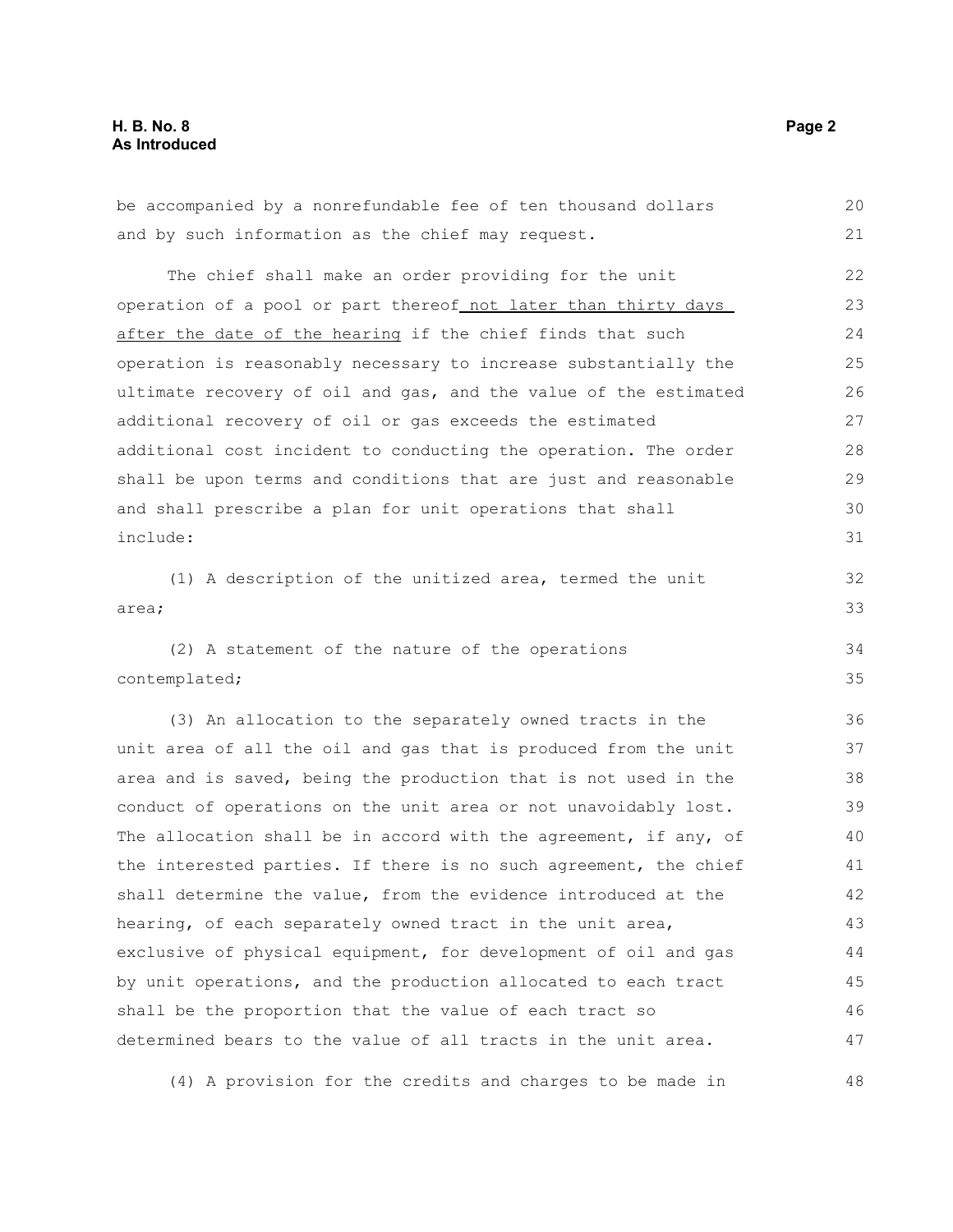the adjustment among the owners in the unit area for their respective investments in wells, tanks, pumps, machinery, materials, and equipment contributed to the unit operations; (5) A provision providing how the expenses of unit operations, including capital investment, shall be determined and charged to the separately owned tracts and how the expenses shall be paid; (6) A provision, if necessary, for carrying or otherwise financing any person who is unable to meet the person's financial obligations in connection with the unit, allowing a reasonable interest charge for such service that is not less than two hundred per cent; (7) A provision for the supervision and conduct of the unit operations, in respect to which each person shall have a vote with a value corresponding to the percentage of the expenses of unit operations chargeable against the interest of that person; (8) The time when the unit operations shall commence, and 49 50 51 52 53 54 55 56 57 58 59 60 61 62 63 64 65 66 67

the manner in which, and the circumstances under which, the unit operations shall terminate;

(9) Such additional provisions as are found to be appropriate for carrying on the unit operations, and for the protection or adjustment of correlative rights. 69 70 71

(B) No order of the chief providing for unit operations shall become effective unless and until the plan for unit operations prescribed by the chief has been approved in writing by those owners who, under the chief's order, will be required to pay at least sixty-five per cent of the costs of the unit operation, and also by the royalty or, with respect to unleased 72 73 74 75 76 77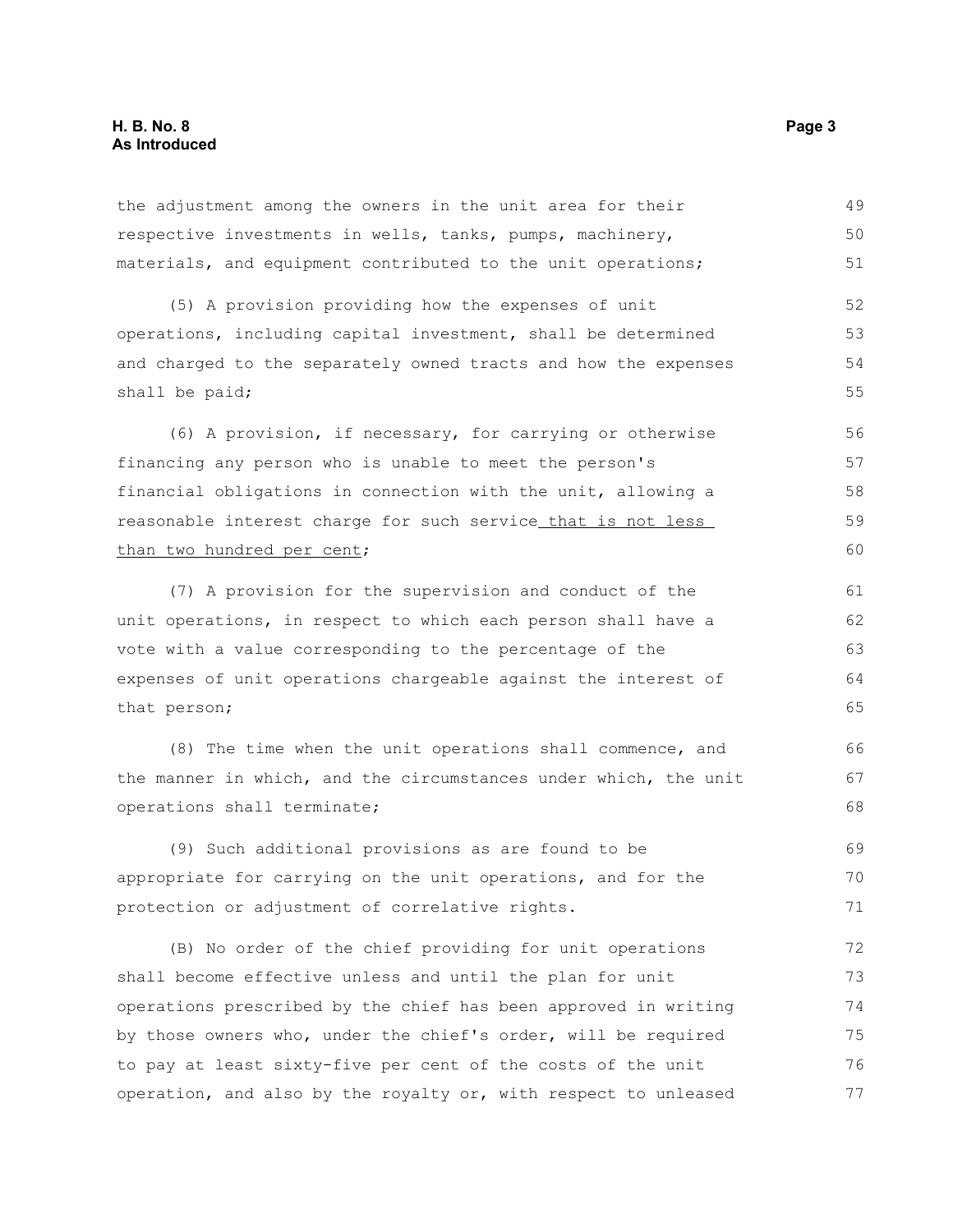#### **H. B. No. 8 Page 4 As Introduced**

acreage, fee owners of sixty-five per cent of the acreage to be included in the unit. If the plan for unit operations has not been so approved by owners and royalty owners at the time the order providing for unit operations is made, the chief shall upon application and notice hold such supplemental hearings as may be required to determine if and when the plan for unit operations has been so approved. If the owners and royalty owners, or either, owning the required percentage of interest in the unit area do not approve the plan for unit operations within a period of six months from the date on which the order providing for unit operations is made, the order shall cease to be of force and shall be revoked by the chief. 78 79 80 81 82 83 84 85 86 87 88 89

An order providing for unit operations may be amended by an order made by the chief, in the same manner and subject to the same conditions as an original order providing for unit operations, provided that: 90 91 92 93

(1) If such an amendment affects only the rights and interests of the owners, the approval of the amendment by the royalty owners shall not be required. 94 95 96

(2) No such order of amendment shall change the percentage for allocation of oil and gas as established for any separately owned tract by the original order, except with the consent of all persons owning interest in the tract. 97 98 99 100

The chief, by an order, may provide for the unit operation of a pool or a part thereof that embraces a unit area established by a previous order of the chief. Such an order, in providing for the allocation of unit production, shall first treat the unit area previously established as a single tract, and the portion of the unit production so allocated thereto shall then be allocated among the separately owned tracts 101 102 103 104 105 106 107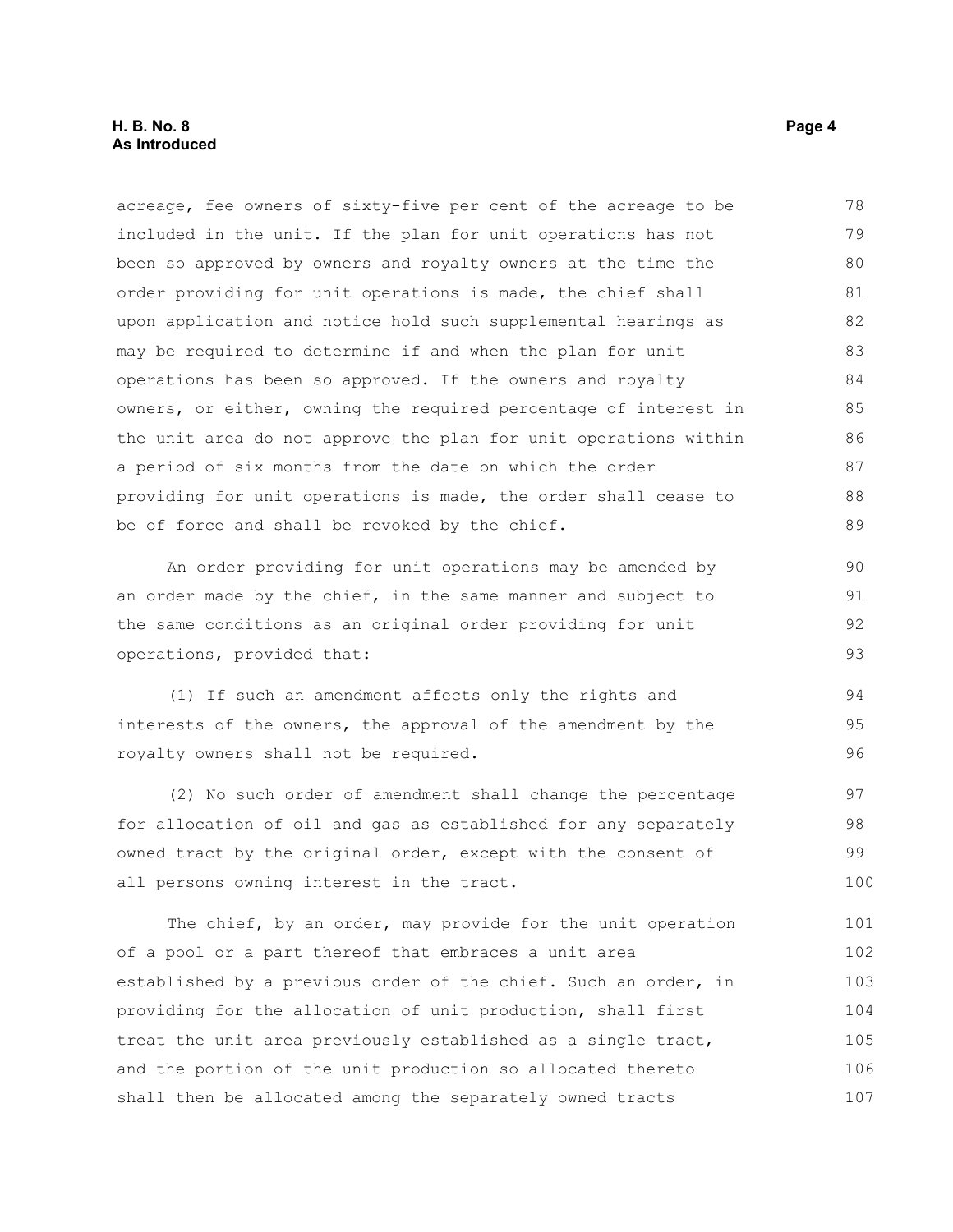#### **H. B. No. 8 Page 5 As Introduced**

included in the previously established unit area in the same proportions as those specified in the previous order. 108 109

Oil and gas allocated to a separately owned tract shall be deemed, for all purposes, to have been actually produced from the tract, and all operations, including, but not limited to, the commencement, drilling, operation of, or production from a well upon any portion of the unit area shall be deemed for all purposes the conduct of such operations and production from any lease or contract for lands any portion of which is included in the unit area. The operations conducted pursuant to the order of the chief shall constitute a fulfillment of all the express or implied obligations of each lease or contract covering lands in the unit area to the extent that compliance with such obligations cannot be had because of the order of the chief. 110 111 112 113 114 115 116 117 118 119 120 121

Oil and gas allocated to any tract, and the proceeds from the sale thereof, shall be the property and income of the several persons to whom, or to whose credit, the same are allocated or payable under the order providing for unit operations. 122 123 124 125 126

No order of the chief or other contract relating to the sale or purchase of production from a separately owned tract shall be terminated by the order providing for unit operations, but shall remain in force and apply to oil and gas allocated to the tract until terminated in accordance with the provisions thereof. 127 128 129 130 131 132

Notwithstanding divisions (A) to (H) of section 1509.73 of the Revised Code and rules adopted under it, the chief shall issue an order for the unit operation of a pool or a part of a pool that encompasses a unit area for which all of the mineral rights are owned by the department of transportation. 133 134 135 136 137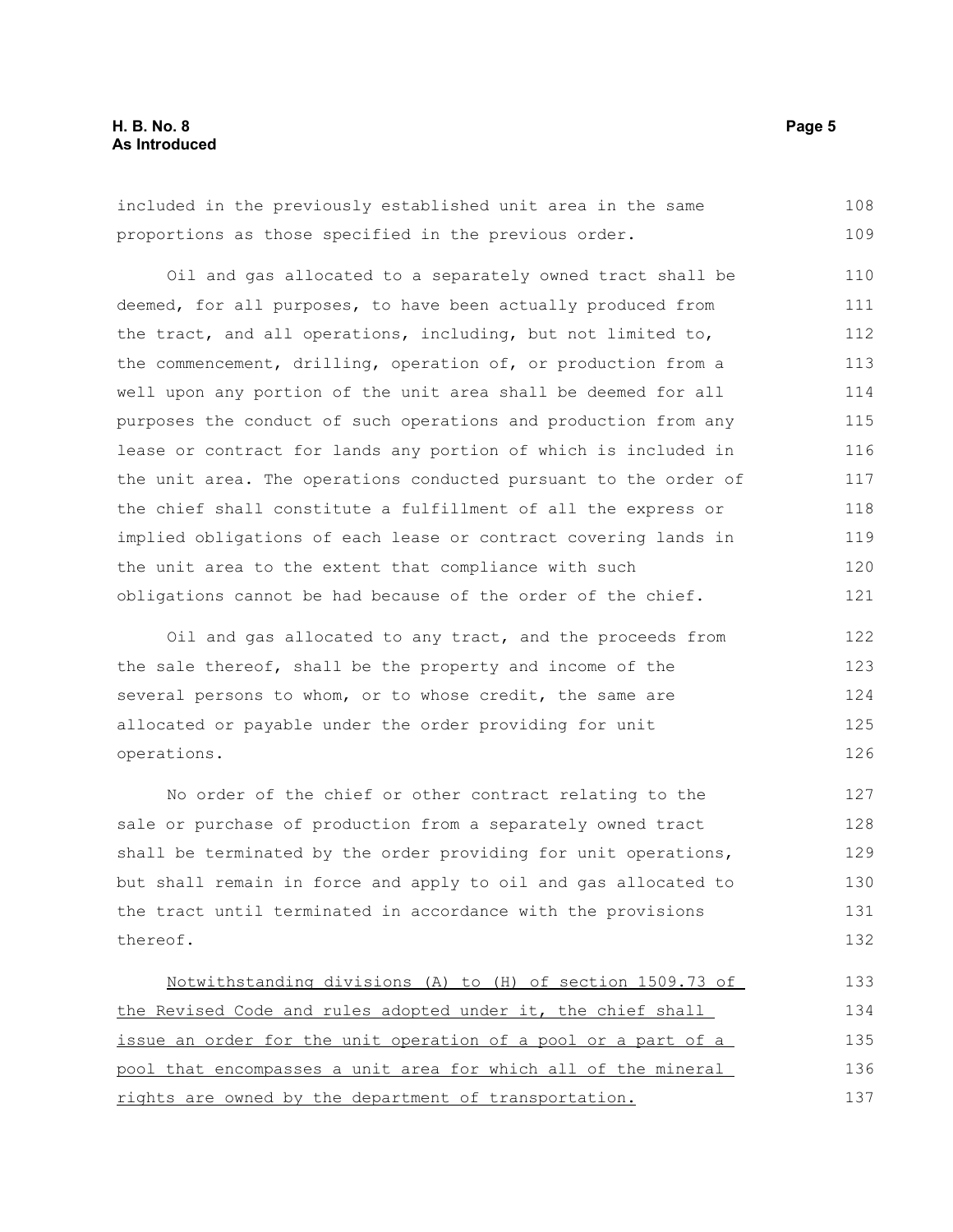Except to the extent that the parties affected so agree, no order providing for unit operations shall be construed to result in a transfer of all or any part of the title of any person to the oil and gas rights in any tract in the unit area. All property, whether real or personal, that may be acquired for the account of the owners within the unit area shall be the property of such owners in the proportion that the expenses of unit operations are charged. (C) If the chief adopts rules or establishes guidelines for the purposes of this section, the rules or guidelines shall not do either of the following: (1) Establish a prehearing publication notice requirement of more than three publications in a newspaper of daily general circulation in the county or counties in which a proposed unit is to be located; (2) Require the last date of publication of such a prehearing notice to occur not more than five days prior to the hearing. Any publication requirement established in rules adopted or guidelines established under division (C) of this section shall allow for publication in the newspaper of daily circulation that is nearest to the proposed area of unit operation if a newspaper of daily circulation is not available in the county in which the proposed area of unit operation is located. **Sec. 5713.051.** (A) As used in this section: (1) "Oil" means all grades of crude oil. (2) "Gas" means all forms of natural gas. 138 139 140 141 142 143 144 145 146 147 148 149 150 151 152 153 154 155 156 157 158 159 160 161 162 163 164 165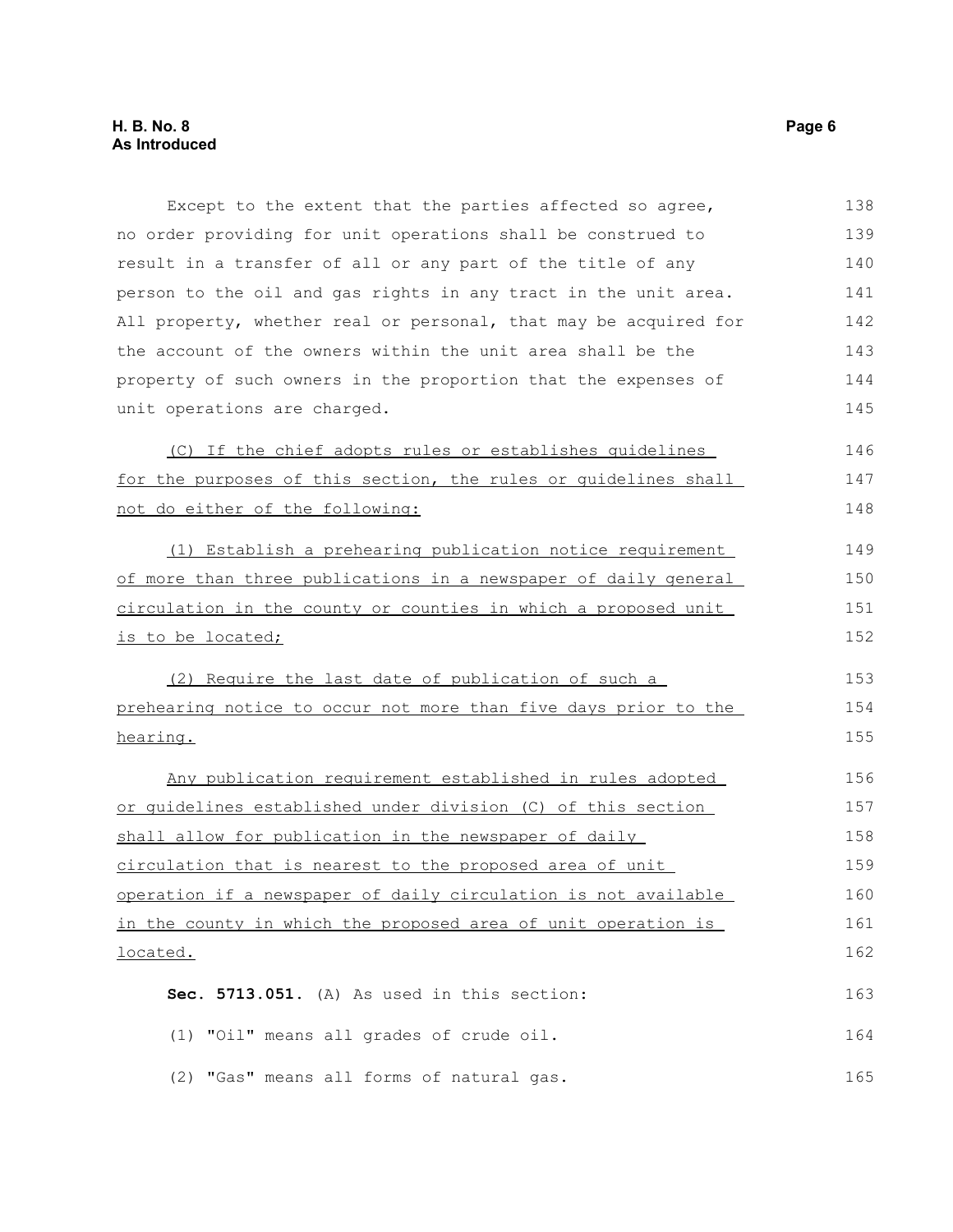(3) "Well" means an oil or gas well or an oil and gas well. (4) "M.C.F." means one thousand cubic feet. (5) "Commonly metered wells" means two or more wells that share the same meter. (6) "Total production" means the total amount of oil, measured in barrels, and the total amount of gas, measured in M.C.F., of all oil and gas actually produced and sold from a single well that is developed and producing on the tax lien date. For commonly metered wells, "total production" means the total amount of oil, measured in barrels, and the total amount of gas, measured in M.C.F., of all oil and gas actually produced and sold from the commonly metered wells divided by the number of the commonly metered wells. (7) "Flush production" means total production from a single well during the first twelve calendar months during not more than two consecutive calendar years after a well first 166 167 168 169 170 171 172 173 174 175 176 177 178 179 180 181 182 183

begins to produce. For commonly metered wells, "flush production" means total production during the first twelve calendar months during not more than two consecutive calendar years after a well first begins to produce from all wells with flush production divided by the number of those wells. 184 185 186 187

(8) "Production through secondary recovery methods" means total production from a single well where mechanically induced pressure, such as air, nitrogen, carbon dioxide, or water pressure, is used to stimulate and maintain production in the oil and gas reservoir, exclusive of any flush production. For commonly metered wells, "production through secondary recovery methods" means total production from all wells with production 188 189 190 191 192 193 194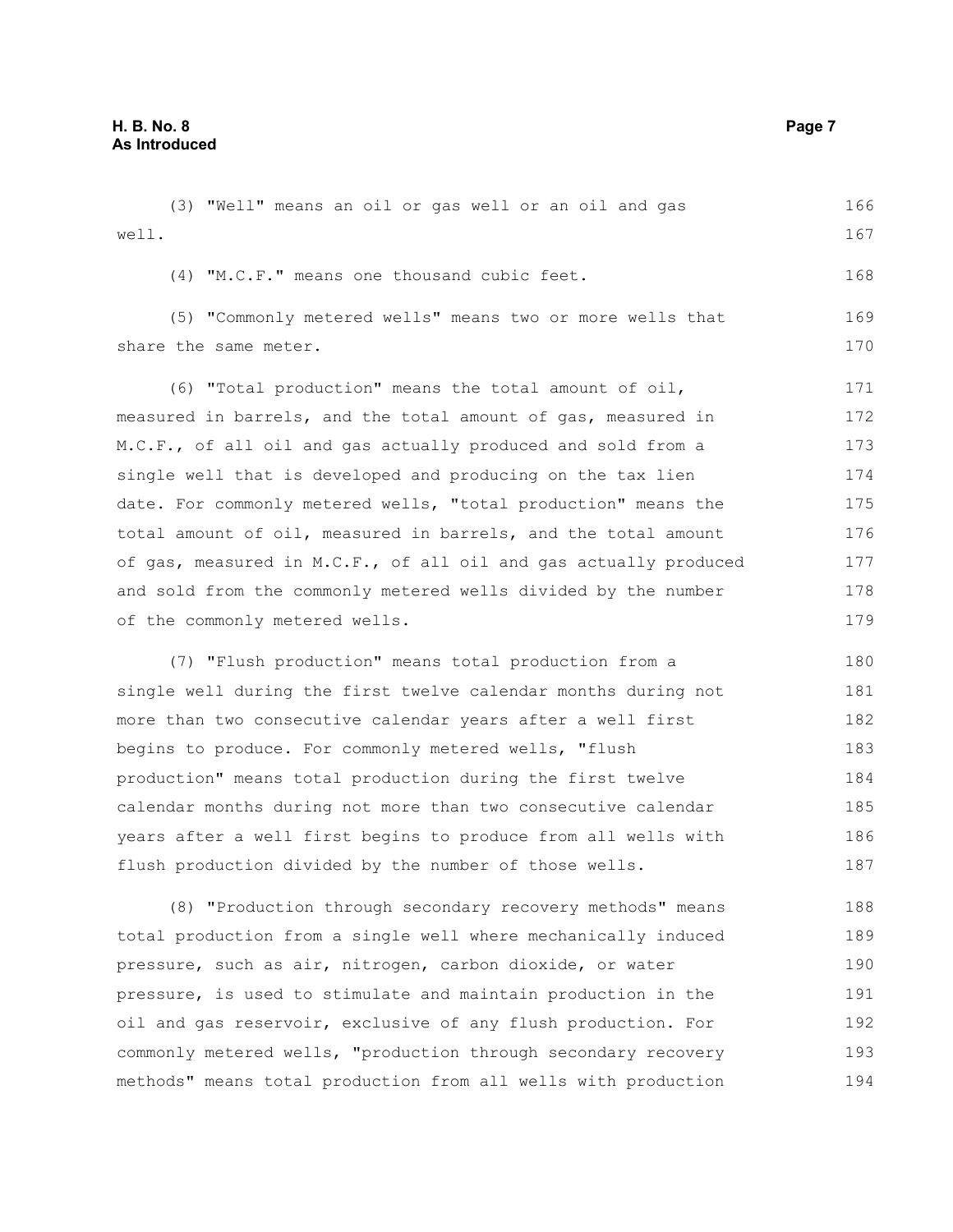through secondary recovery methods divided by the number of thethose wells. (9) "Stabilized production" means total production reduced, if applicable, by the greater of forty-two and one-half per cent of flush production or fifty per cent of production through secondary recovery methods. (10) "Average daily production" means stabilized production divided by three hundred sixty-five, provided the well was in production at the beginning of the calendar year. If the well was not in production at the beginning of the calendar year, "average daily production" means stabilized production divided by the number of days beginning with the day the well went into production in the calendar year and ending with the thirty-first day of December. (11) "Gross price" means the unweighted average price per barrel of oil or the average price per M.C.F. of gas produced from Ohio wells and first sold during the five-year period ending with the calendar year immediately preceding the tax lien date, as reported by the department of natural resources. 195 196 197 198 199 200 201 202 203 204 205 206 207 208 209 210 211 212 213

(12) "Average annual decline rate" means the amount of yearly decline in oil and gas production of a well after flush production has ended. For the purposes of this section, the average annual decline rate is thirteen per cent. 214 215 216 217

(13) "Gross revenue" means the gross revenue from a well during a ten-year discount period with production assumed to be one barrel of oil or one M.C.F. of gas during the first year of production and declining at the annual average annual decline rate during the remaining nine years of the ten-year discount period, as follows: 218 219 220 221 222 223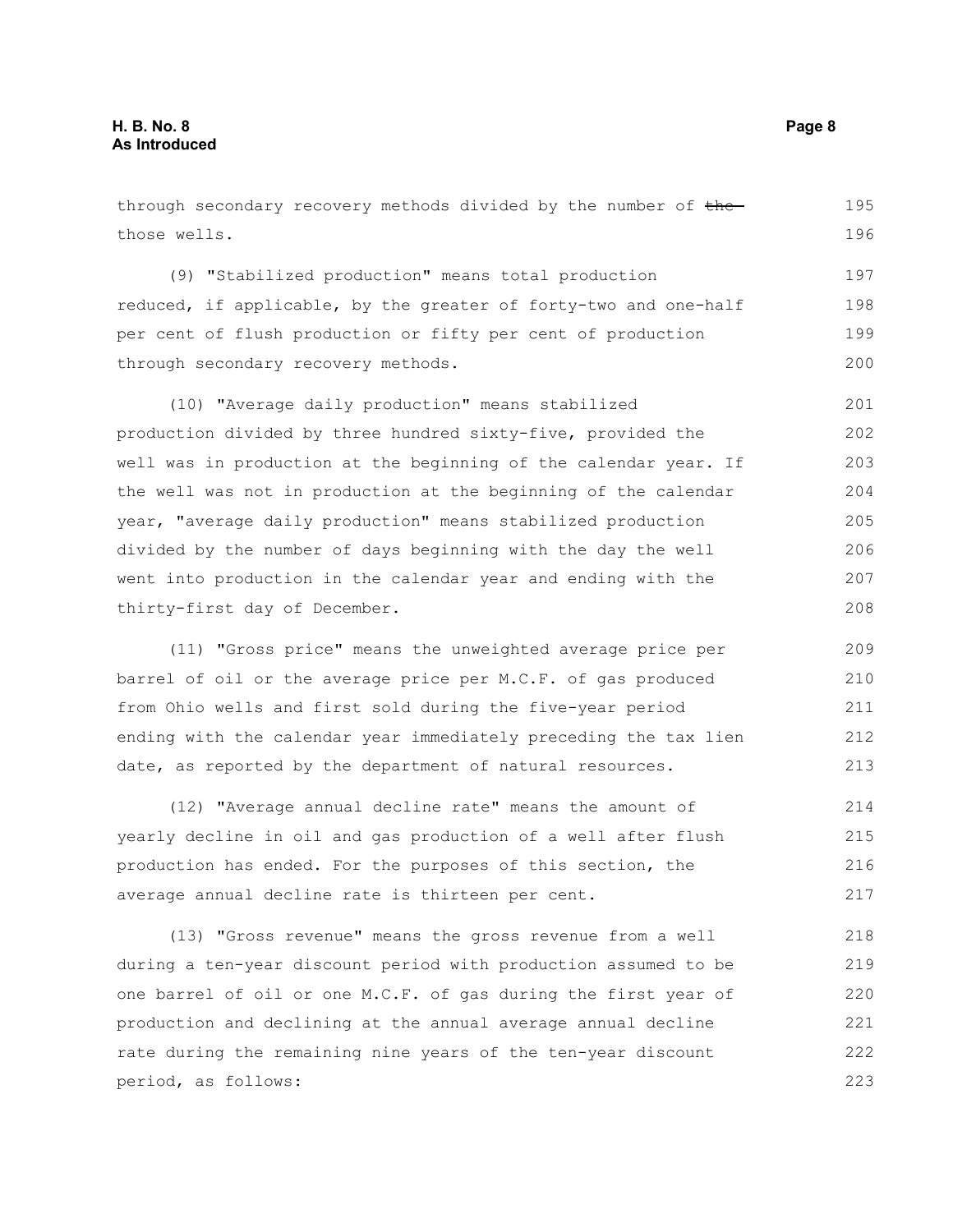(a) First year: one barrel or one M.C.F. multiplied by gross price; (b) Second year: 0.870 barrel or 0.870 M.C.F. multiplied by gross price; (c) Third year: 0.757 barrel or 0.757 M.C.F. multiplied by gross price; (d) Fourth year: 0.659 barrel or 0.659 M.C.F. multiplied by gross price; (e) Fifth year: 0.573 barrel or 0.573 M.C.F. multiplied by gross price; (f) Sixth year: 0.498 barrel or 0.498 M.C.F. multiplied by gross price; (g) Seventh year: 0.434 barrel or 0.434 M.C.F. multiplied by gross price; (h) Eighth year: 0.377 barrel or 0.377 M.C.F. multiplied by gross price; (i) Ninth year: 0.328 barrel or 0.328 M.C.F. multiplied by gross price; (j) Tenth year: 0.286 barrel or 0.286 M.C.F. multiplied by gross price. (14) "Average royalty expense" means the annual cost of royalties paid by all working interest owners in a well. For the purposes of this section, the average royalty expense is fifteen per cent of annual gross revenue. (15) "Average operating expense" means the annual cost of operating and maintaining a producing well after it first begins 224 225 226 227 228 229 230 231 232 233 234 235 236 237 238 239 240 241 242 243 244 245 246 247 248 249

production. For the purposes of this section, the average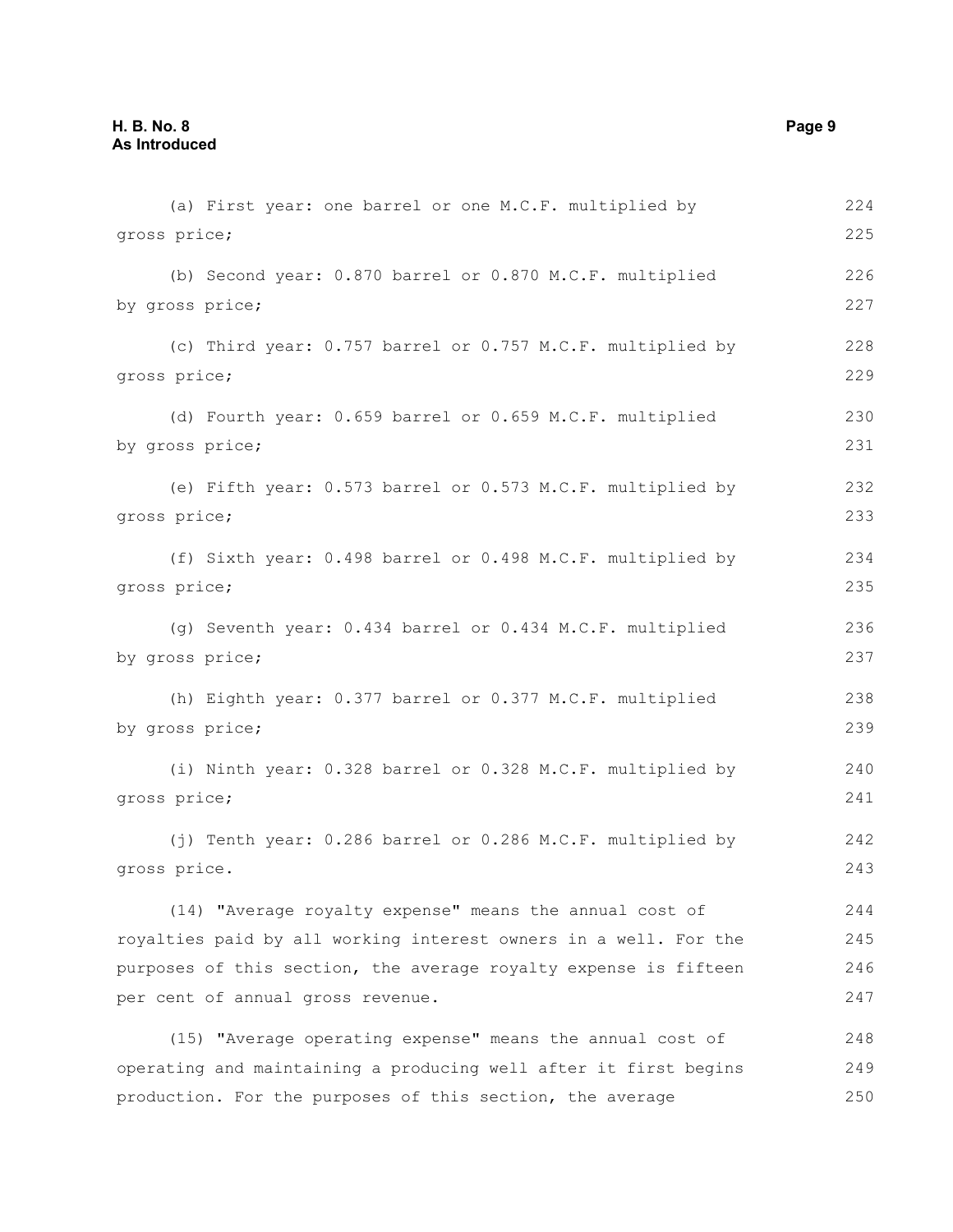operating expense is forty per cent of annual gross revenue. 251

(16) "Average capital recovery expense" means the annual capitalized investment cost of a developed and producing well. For the purposes of this section, average capital recovery expense is thirty per cent of annual gross revenue. 252 253 254 255

(17) "Discount rate" means the rate used to determine the present net worth of one dollar during each year of the ten-year discount period assuming the net income stream projected for each year of the ten-year discount period is received at the half-year point. For the purposes of this section, the discount rate equals thirteen per cent plus the rate per annum prescribed by division (B) of section 5703.47 of the Revised Code and determined by the tax commissioner in October of the calendar year immediately preceding the tax lien date. 256 257 258 259 260 261 262 263 264

(B) The true value in money of oil reserves constituting real property on tax lien dates January 1, 2007, and thereafter with respect to a developed and producing well that has not been the subject of a recent arm's length sale, exclusive of personal property necessary to recover the oil, shall be determined under division (B)(1) or (2) of this section. 265 266 267 268 269 270

(1) For wells-oil reserves for which average daily production of oil from a well is one barrel or more in the calendar year preceding the tax lien date, the true value in money equals the average daily production of oil from the well multiplied by the net present value of one barrel of oil, where: 271 272 273 274 275

(a) Net present value of one barrel of oil =  $365$  x the sum of [net income for each year of the discount period x discount rate factor for that year] for all years in the discount period; and 276 277 278 279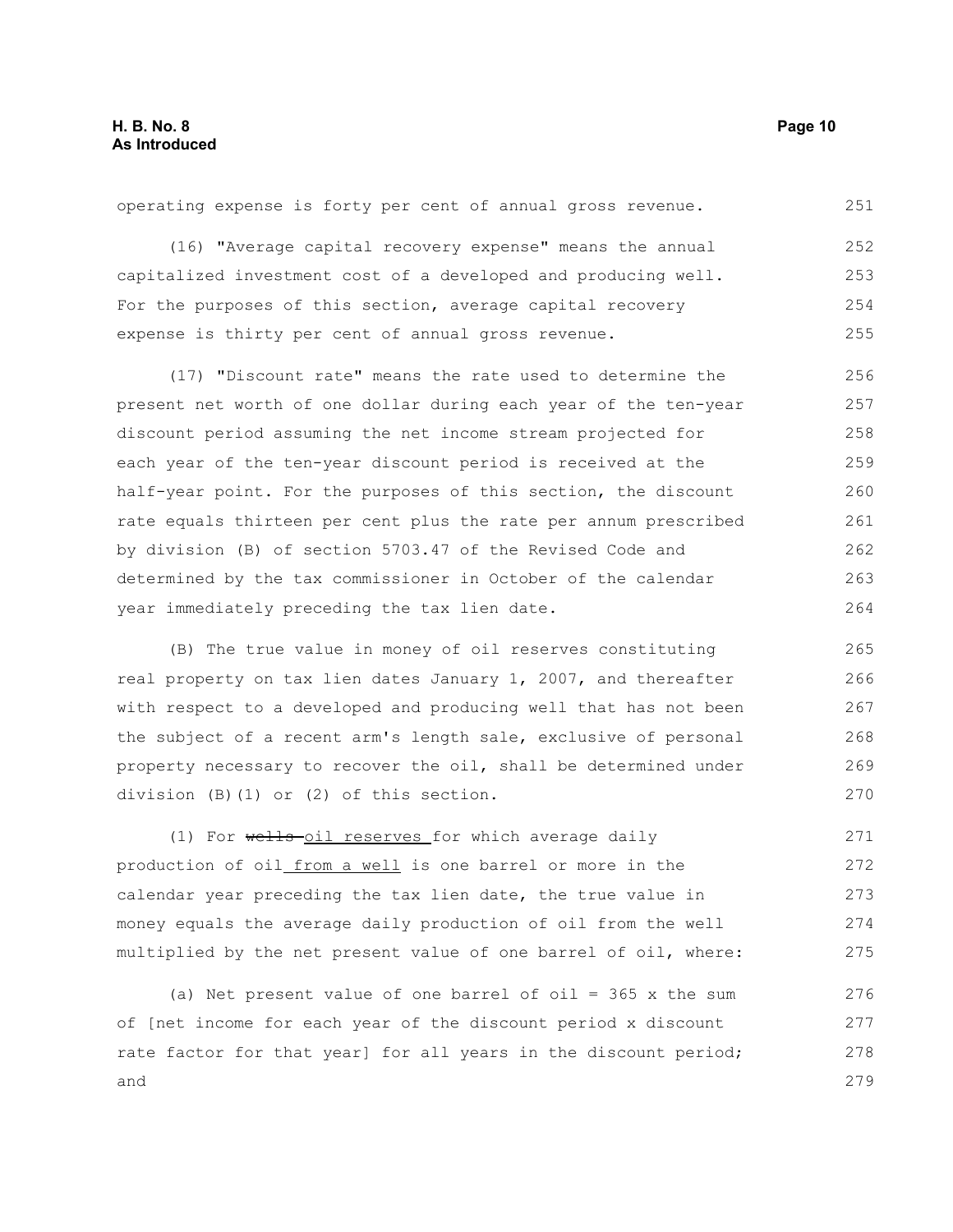#### **H. B. No. 8 Page 11 As Introduced**

(b) Net income for a year of the discount period = gross revenue for that year minus the sum of the following for that year: average royalty expense, average operating expense, and average capital recovery expense. 280 281 282 283

(2) For wells-oil reserves for which average daily production of oil from a well is less than one barrel in the calendar year preceding the tax lien date, the true value in money equals the average daily production of the well, if any, in the calendar year preceding the tax lien date multiplied by sixty per cent of the net present value of one barrel of oil as computed under division (B)(1) of this section. 284 285 286 287 288 289 290

(C) The true value in money of gas reserves constituting real property on tax lien dates January 1, 2007, and thereafter with respect to a developed and producing well that has not been the subject of a recent arm's length sale, exclusive of personal property necessary to recover the gas, shall be determined under division (C)(1) or (2) of this section. 291 292 293 294 295 296

(1) For wells-gas reserves for which average daily production of gas\_from a well is eight M.C.F. or more in the calendar year preceding the tax lien date, the true value in money equals the average daily production of gas from the well multiplied by the net present value of one M.C.F. of gas, where: 297 298 299 300 301

(a) Net present value of one  $M.C.F.$  of gas = 365 x the sum of [net income for each year of the discount period x discount rate factor for that year] for all years in the discount period; and 302 303 304 305

(b) Net income for a year of the discount period = gross revenue for that year minus the sum of the following for that year: average royalty expense, average operating expense, and 306 307 308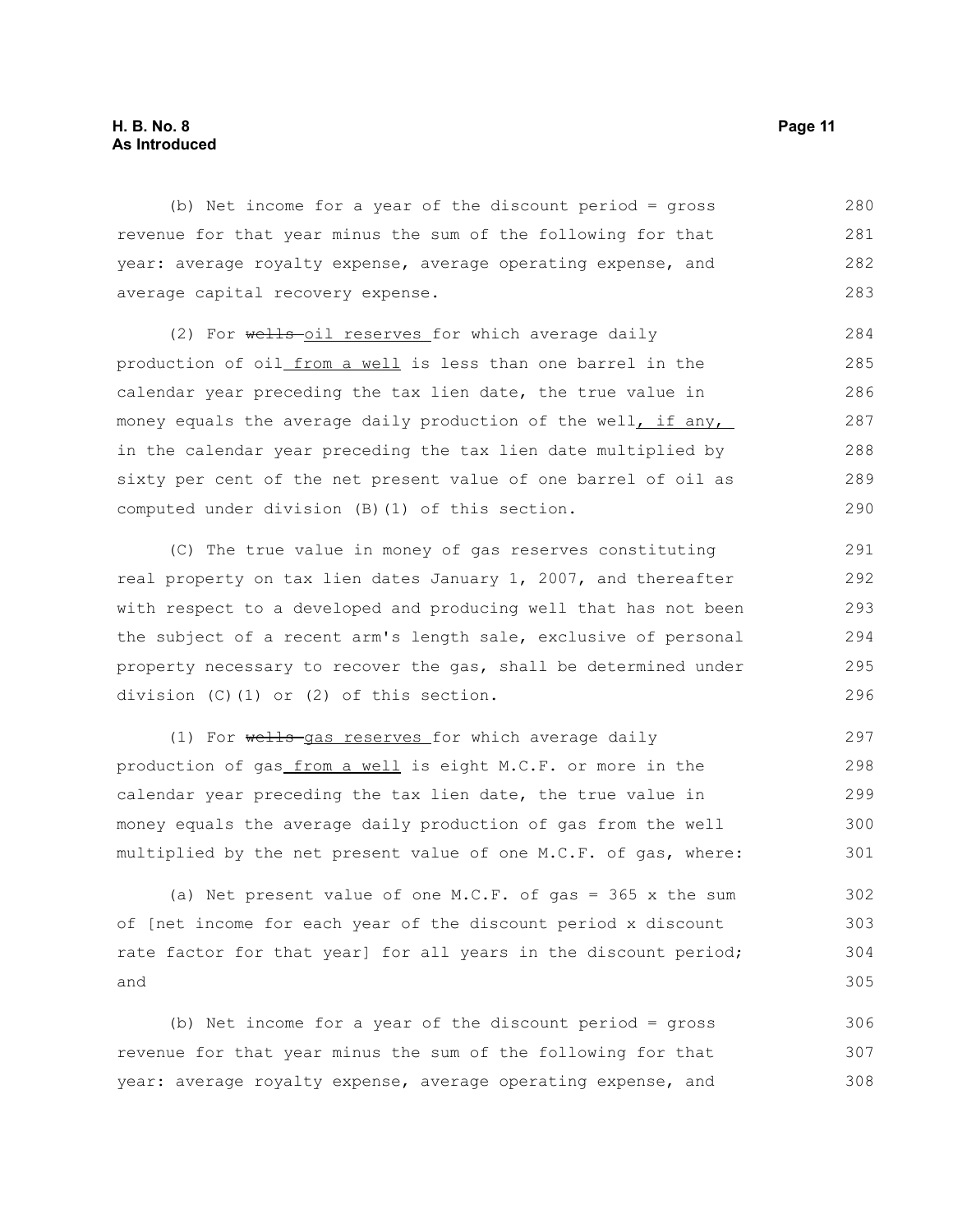average capital recovery expense.

(2) For wells-gas reserves for which average daily production of gas from a well is less than eight M.C.F. in the calendar year preceding the tax lien date, the true value in money equals the average daily production of the well, if any, in the calendar year preceding the tax lien date multiplied by fifty per cent of the net present value of one M.C.F. as computed under division (C)(1) of this section. 310 311 312 313 314 315 316

(D) No method other than the method described in this section shall be used to determine the true value in money of oil or gas reserves for property tax purposes.

**Section 2.** That existing sections 1509.28 and 5713.051 of the Revised Code are hereby repealed.

**Section 3.** (A) The amendment by this act of section 5713.051 of the Revised Code clarifies the intent of the General Assembly that the method described in section 5713.051 of the Revised Code for determining the true value in money of oil and gas reserves for property tax purposes continues to represent the only method for valuing oil and gas reserves for property tax purposes. 322 323 324 325 326 327 328

(B) The amendment by this act of section 5713.051 of the Revised Code applies to any addition of oil and gas reserves to the tax list and duplicate on or after the effective date of that amendment, including oil and gas reserves added to the tax list pursuant to section 319.35, 319.36, or 5713.20 of the Revised Code. The amendment by this act of section 5713.051 of the Revised Code applies to any taxes for oil and gas reserves charged by a county auditor or county treasurer, including taxes for oil and gas reserves charged under section 319.40 or 5713.20 329 330 331 332 333 334 335 336 337

309

317 318 319